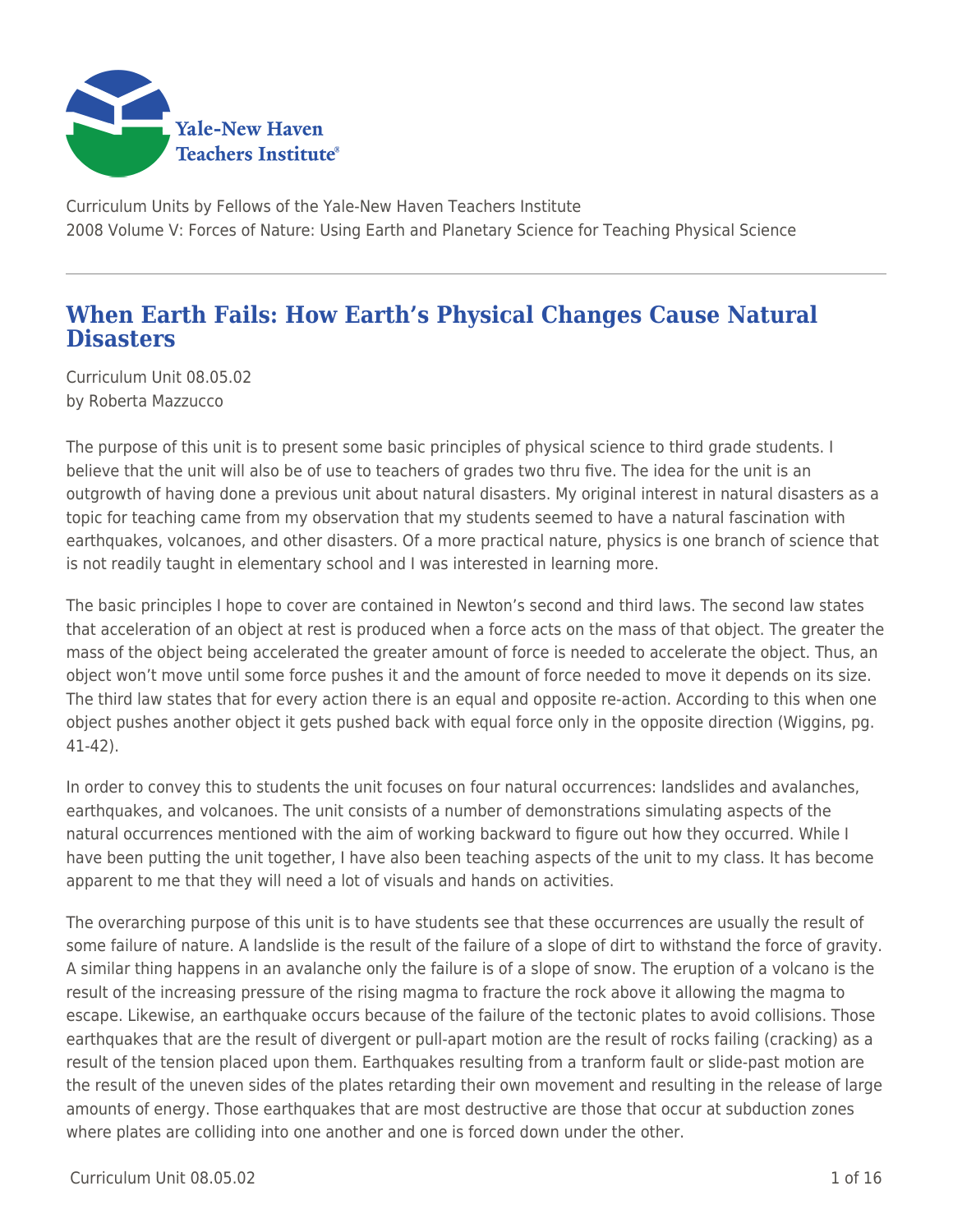## **Introduction to the Unit**

In beginning the unit my first concern is to present to my students information about the structure of the earth and how that leads to the natural occurrences we will be discussing. In order to lay a foundation for students the unit begins with a simple explanation of plate tectonics as a basic cause of volcanoes and earthquakes. I can see that it is a surprise to most of my students that the Earth is so dynamic - meaning it is constantly moving. For them the notion that we sit on moving plates floating on a thick asthenosphere is incomprehensible new information. I realized that the best place to begin a discussion of plate tectonics is with a quick overview of the interior structure of the Earth.

Basically, I wanted to use as simple an explanation of the interior of the earth as possible. I used an illustration from a web site called the Nevada Seismological Laboratory. It shows the Earths layered into four sections: the inner core (solid), outer core (liquid), mantle (plastic), and crust (rocky). I then further explained that the top of the mantle was composed of the crust and a stiffer material called the lithosphere. The lithosphere includes a series of rigid plates that float on the asthenosphere which is extremely hot and has a plastic like consistency.

At this point, I also told my students about Alfred Wegener, the German scientist who in 1915 thought that all the continents were once one super continent called Pangaea (pan-gee-ah). The reason Wegener and others developed this theory was in answer to a question they were trying to answer. How could fossils of the same plants, and animals be found on different continents? There was no way to explain how they could be on such widely separated land masses unless all the land was once joined.

I think Wegener's story is important because most of my students do not understand how scientists develop hypothesis and theories which may or may not be true. My students are use to finding or learning the right answer. The possibility of there not being an answer or of it being wrong is not acceptable. At the third grade level and even younger students have already let their own thinking be subverted by the need to have the correct answer. Taking a stand based on what they believe is correct is a foreign idea. They would rather follow the crowd and be wrong than risk being laughed at and possibly correct. It gives them some more insight to hear that Wegener was maligned by others who thought his ideas were crazy. Wegener's theory became more plausible when it was revealed that the seafloor was spreading apart making a new seafloor while the older part of the seafloor was dipping back down and being absorbed back into the mantle as part of the movement of the earth's plates. (Abbott, pg.53)

As part of this explanation, I decided to do a hands on activity concerning Pangea. There is a classroom activity sheet on prehistoric land masses from DiscoverySchool.com that is perfect for students' use. The page includes the outline of the continents. I gave one to each child and had them cut them out and try to see if they could fit them together as Pangaea was once thought to be. After some hesitation students began to manipulate the pieces and they each glued their pieces to construction paper. The Enchanted Learning web site has a section called "All About Plate Tectonics"

(http://www.enchantedlearning.com/subject/astronomy/planets/earth/Continents.shtml) which gives some basic information and illustrations. Following this I showed them an animation of Pangaea and how it split up and moved to its present configuration. There are quite a few available on the web. One such site (http://www:ucmp.berkeley.edu/geology/anim1.html) is basically an animation of the progression of Continental Drift through different eras. It also offers a quick summary that would be helpful to teachers of what happened in each period.

Curriculum Unit 08.05.02 2 of 16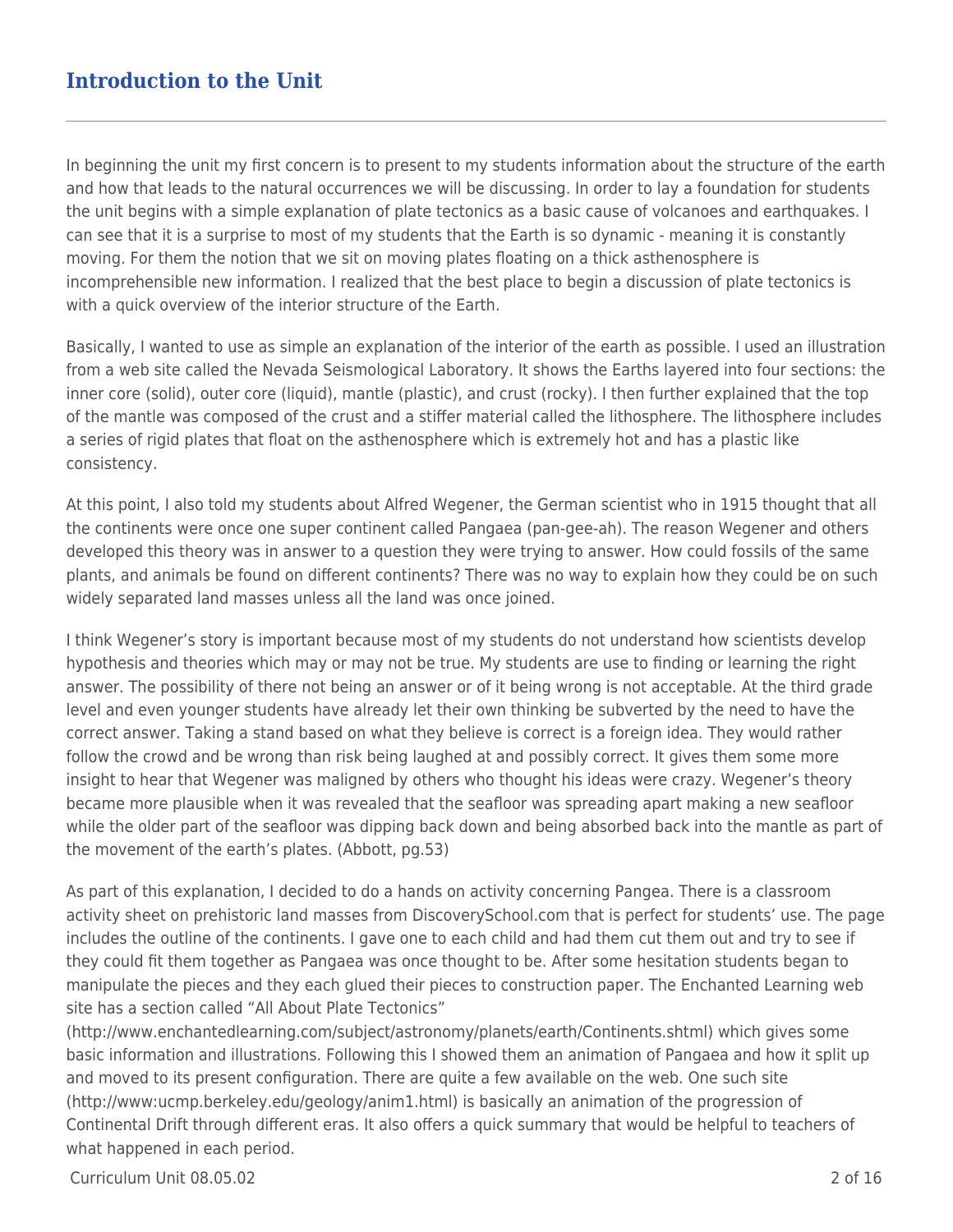I printed out a world map from a Free Maps website (http://www.yourchildlearns.com/geography.htm) that when connected was 3ft by 3ft. On that I outlined the basic 13 plates and named them. I also indicated in which direction each plate was moving. Students could then see that the plates do not travel in a synchronous fashion. They have over the years bumped -- sometimes crashed into each other which accounts for the variety of topological features on the Earth. In order to illustrate the basic movement of the plates I chose to use a demonstration from Geology Rocks by Blobaum which requires Graham Crackers and waxed paper spread with a thick layer of frosting or peanut butter. I tried the peanut butter.

The demonstration went as follows:

1. Two crackers (simulating plates) are put side by side on the peanut butter and are slowly moved apart. There is a rift or crack where the plates separate and magma (peanut butter) oozes up from below and a new ocean floor or mountain.

2. Two crackers are put side by side and moved toward each other. One cracker should slide underneath the earth. The bottom plate will be dragged down into the earth's mantle and is melted down by the heat below. New magma comes up from between the plates and becomes a volcano. Mt. Saint Helen's is an example of this type of plate movement.

3. Wet the edge of one cracker and place it next to another cracker. Move them toward each other. A ridge of cracker will push up much like what happened when mountain ranges such as the Himalayas (including Mt. Everest) were formed as a result of the crashing of India into Asia. 4. Put 2 crackers side by side and slide one up away from you and the other down toward you. When plates move against each other like this they usually get stuck on one another. There may be a sudden movement when the plate jumps. The powerful vibrations sent out by the plates result in earthquakes.

All of these occurrences are caused by forces which are nothing more than pushing and pulling that makes things move. We would begin with a simpler occurrence which most students have experienced namely, landslides.

## **Landsides and Avalanches**

Landslides occur when large masses of a hillside collapse. Landslides can occur because of rain, temperature change, volcanic activity, earthquake shocks, human modification of the land, vibrations from machinery or traffic or the weight of accumulated material on top of a pile such as snow, rock, or ore. In all of these cases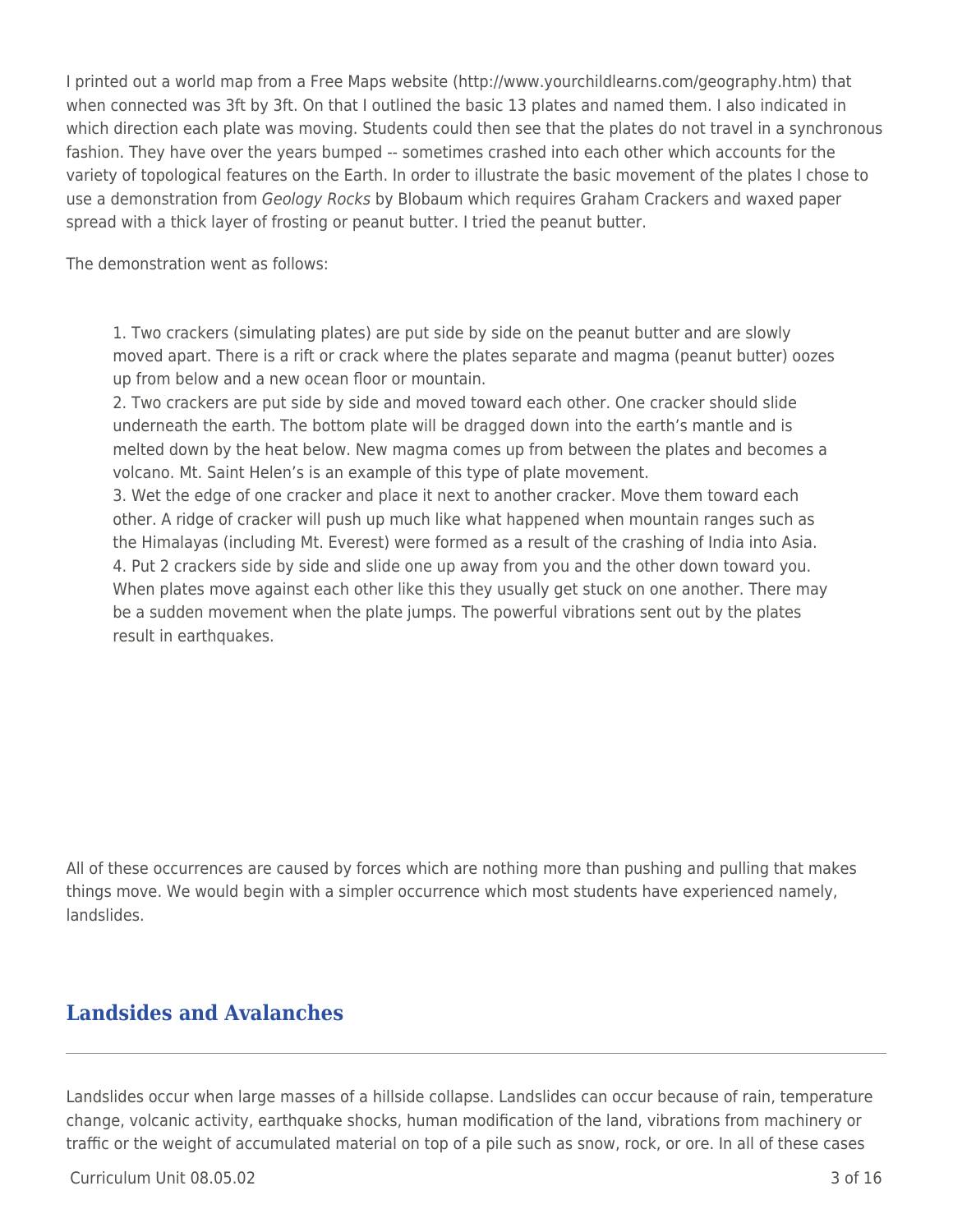the trigger mechanism for the landslide is the gravitational pull on the earth.

Usually there is an angle at which material on a slope will be stable. This is called the "angle of repose" or "angle of friction". When this angle is overburdened the slope increases and the mass falls. Avalanches are similar occurrences only involving snow.

One of the easiest things to do with a class of children is allowing them to play with a box of sand trying to build it up in a mound and seeing how it eventually reaches a certain height at which it will collapse and flatten.

I chose to do some things with the class to show them how different materials behave when dealing with stress. The three categories that describe the behavior that most material exhibit are elastic, ductile, and brittle. If you take a thin board and try to bend it there will be some flexibility but the board will return to its normal shape through its elasticity. If you were to bend a piece of clay it would assume its new deformed shape illustrating it to be ductile or plastic. Finally, if you took the same board and bent it in a quick sharp way it would it quickly snap into two pieces. (Abbott, 31-32)

There is an interesting variation of this for students to do in the book: How the Earth Works by Michelle O'Brien-Palmer (pg. 170-171) in which students check for the effects of pressure on a piece of uncooked spaghetti, a graham cracker, and a craft stick or tongue depressor. Students record their findings as they bend, then try to snap the materials one at a time. How loud of a sound does it make when the spaghetti snaps? It does bend somewhat showing some elasticity before it breaks. The Graham Cracker snaps with little elasticity and finally the craft stick takes the most energy to snap. That kind of snap is what occurs when an earthquake occurs as the result of the release of stored energy.

In terms of avalanches and landslides material is usually held in place through static friction. For the slide to begin the friction must be overcome. A series of demonstrations can be done to help students see this. The block and slide experiment is suggested. To begin simply you will need to have a piece of wood about meters in height and 30 cm wide and a block of wood similar to a child's wooden block or brick. If the block is placed on the board there is no movement and the block remains in place. If you raise the board the block will remain in place until the "angle of repose" is overcome and the block will begin to slide. Students can measure the height at which the slide occurs with a meter stick.

You can extend this demonstration by giving students some dirt. Prop the block up so it has a small incline and put a small amount of dirt on the block to show students that the dirt is holding or the "angle of repose" has been reached. If you keep adding soil little by little the pile will be overwhelmed by the addition of extra material and begin to slide. In this case the cause of the landslide would be the addition of more material.

On a third try put a small amount of dirt on the board and begin increasing the angle of the board by slowly raising it. The dirt will begin to slide when the friction has been overcome because of the increased angle of the board. You can continue this demonstration by having students introduce different material in place of the dirt or to the dirt. For example what happens if small pebbles are substituted for the dirt? What happens if pebbles or small sticks are added to the dirt? How does the addition of water change the "angle of repose"?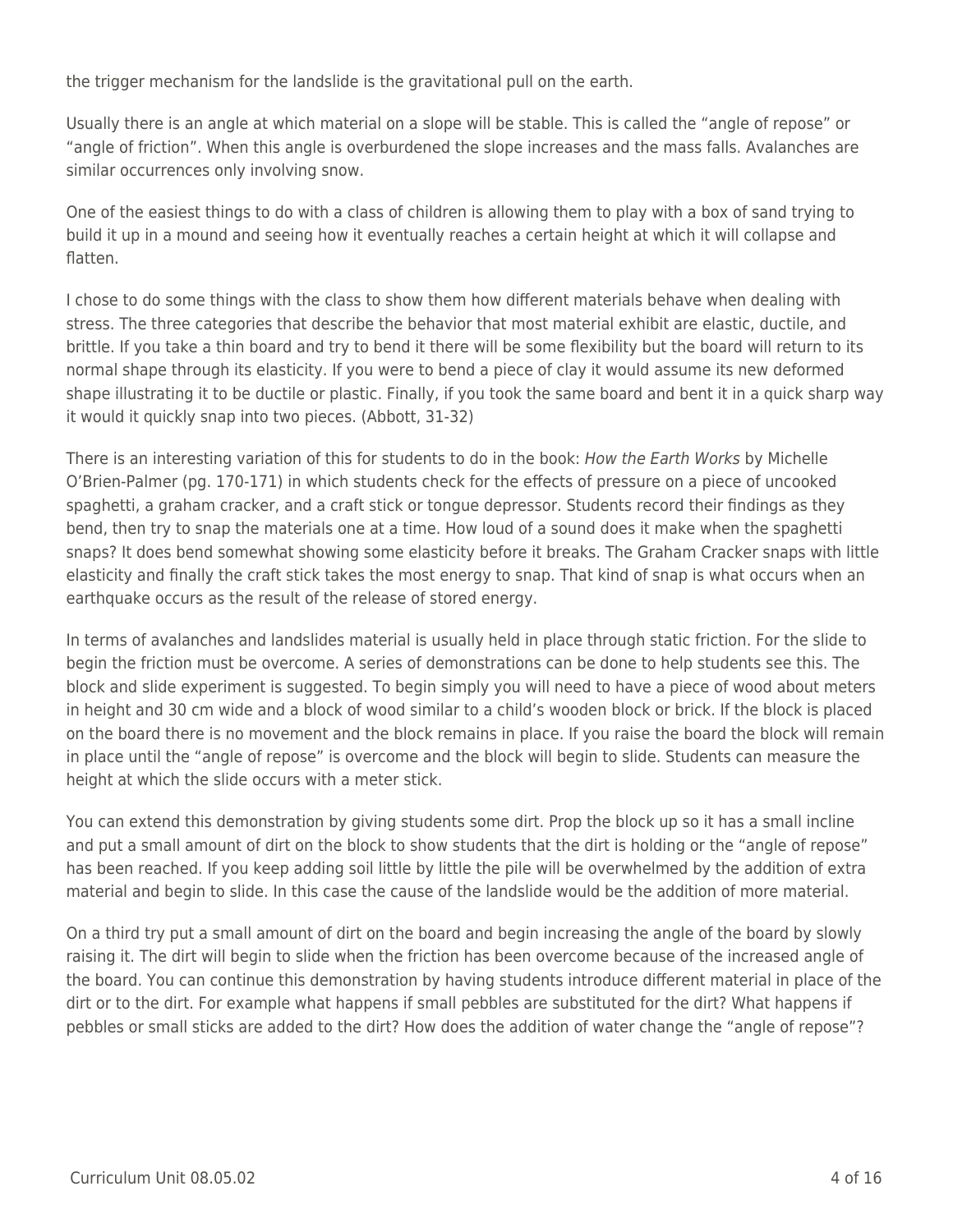# **Earthquakes**

To begin talking about earthquakes and volcanoes I began developing a KWL chart with my students. Most elementary teachers are familiar with this graphic organizer that helps to organize students' previous knowledge. This organizer is particularly good at helping students to keep information they learn organized. In filling in this organizer students formulate questions that they wish to answer as they pursue their research. The organizer consists of 3 columns titled: K -- What I know, W- What I want to know, and L- What I learned. The last column is usually completed as students find out answers to their questions or after their study is completed. This is also the place where students might correct erroneously held opinions, or add information they learned that is beyond what they had anticipated. In doing this with my class I found that there was some misinformation contributed by some; while one boy who had read about volcanoes already had a good foundation of some of the basics of volcanoes. I did not correct anyone's mistaken ideas. That will come about as we get further into the topic.

Most earthquakes are caused when stress builds on rock and it cracks making a new fault or when the rock moves along a fault. A fault is a break in the rock that makes up the crust of the earth. Not every crack is a fault. What makes a fault unique is that one side of the rock has moved in relation to the other. You can see faults in certain geographic locations and larger faults like the San Andreas can even be seen from outer space.

Once again the block (brick) and board demonstration can be used to show the slip and slide motion that results in an earthquake. You can tie an elastic band and/or a spring to the block. If an attempt is made to drag the block by pulling the spring or elastic slowly it may resist. Frictional sliding between surfaces does not always occur in this stick-slip motion. Depending on the surface the sliding can be smooth. Along places like the San Andreas Fault in California where the Pacific and North American plates are scrapping by each other there we can be this somewhat smooth or small "creeping"which causes many small microearthquakes but no large ones.

If the block hits some resistance the spring or elastic will stretch simulating the building up of tension along the fault line as two plates try to pass one another. As the block refuses to move more and more energy is in the elastic or spring. The more the elastic or spring stretches the more energy is being stored. The force on the elastic (spring) builds. A lot of energy can build up in the elastic (spring). When the static friction holding the block in place is overwhelmed the block will slip forward and the force in the elastic (spring) drops. When enough of the force in the elastic (spring) is released so that it is equal to the force of the sliding block, the block will stop moving. What we have demonstrated with this demonstration is a very basic explanation of what is called the elastic rebound theory.

The elastic rebound theory was developed by Harry Fielding Reid who was the only non-Californian invited to study the aftermath of the 1906 Earthquake in San Francisco. Reid concluded that the cause of the earthquake was not at the source of the destruction but miles away where pressure had built up over the years. The ground underneath had become unstable and when the pressure became too much the land snapped back like

an elastic band (http://www/ucmp.berkeley.edu/geology/anim1.html). It should be stressed to students that when this movement happens it is usually a big lurch resulting from tremendous pressure and although in time most earthquakes last a few moments the result can be catastrophic.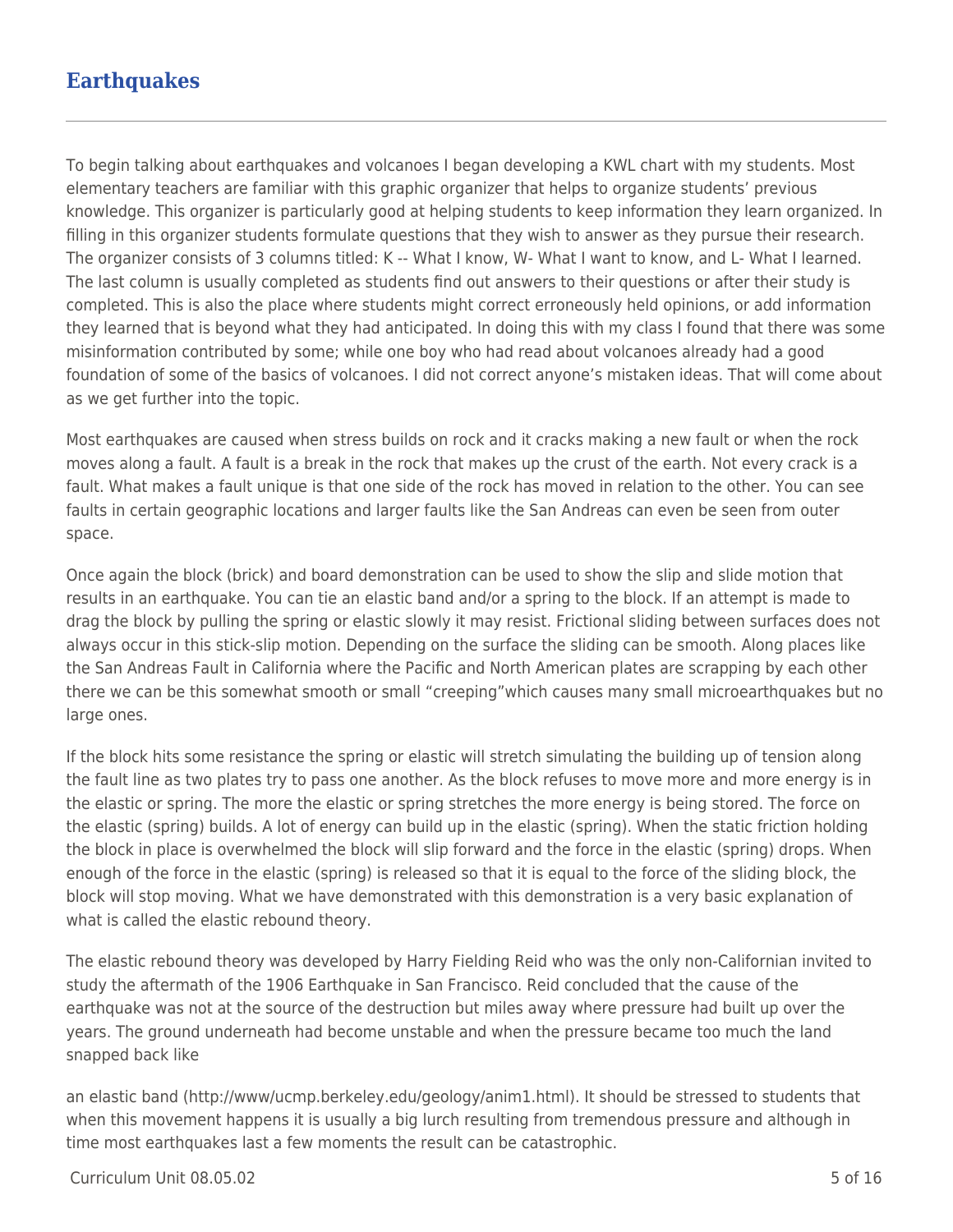Another possible illustration of this is to take two rectangular pieces of clay and put marbles into one side of each piece. When the two pieces of clay are put on top of one another the bumpiness of the marbles simulates the roughness of the plates as they try to slide by one another. In trying to move the two pieces children can see that the marbles impede the smooth movement of the clay and they become entangled with one another. If they try to pull one piece past another sometimes a marble will dislodge and the clay will jerk along for a split second only to be caught again by the next marble. (Van Cleave, *Earthquakes*, pg. 15)

In addition it was suggested in some readings that the stress along the fault line is like that of the rope in a tug-of --war game. As long as both sides pull with the same force the rope is taut and nothing moves. As one side gains in force some of the contestants on the other side will drop out. The remaining members try to hold on and the pressure on them increases. Finally when the stress overcomes them they will give up which in terms of a fault slippage would occur and an earthquake would ensue. This is also a good demonstration activity for students to try. It allows them to actually feel the build up of energy as they tug on the rope and experience the release of energy when they are unable to sustain the equilibrium with the other side. As one side releases the rope the others are jerked forward and there is a sudden movement of the participants. One of the ideas that is also difficult for students to understand is that the build-up of tension is usually a long process but the actual release of tension is quick. It was suggested to me that in having children replicating the building tension with the tug-of-war the children might be asked to hold the tension and build it while being timed so that they could see the relative time in tension was significantly longer than the actual release of pressure (Nankivell-Aston and Dorothy Jackson, pg. 28).

## **Volcanoes**

I showed them the Pacific Ring of Fire on a map (there are many good maps on the web) as an example of a place where this pushing and pulling is a constant occurrence. This is the most prevalent area on the Earth for earthquakes and volcanoes. Within this area 75% of the world's active and dormant volcanoes occur. In the simplest terms the Pacific plate is moving under or subducting beneath a number of other plates. There is a lot energy that builds up surrounding this area so earthquakes and volcanoes are abundant.

Basically the temperature within the earth is hot enough to melt rock. The melting rock forms a thick material called magma. It is lighter than the rock surrounding it and therefore rises. It finds its way through weak areas in the crust and fills into larger areas called magma chambers. The failure of the crust and more specifically the rock on the earth to keep the magma contained is what finally leads to a volcano.

Volcanoes occurring in subduction zones are the most spectacular and destructive. When Mount St. Helens blew up on May 18, 1980 it was just such a volcano.

The volcano had been dormant for 123 years so the pressure of magma pushing up on the top of the mountain was tremendous. There had been at least two months of small earthquakes and eruptions and the north slope of the volcano had developed a huge bulge. When this bulge of magma finally exploded the slope gave way and slid down the mountain.

This is because when an oceanic plate (Pacific Plate) is subducting under a continental plate (North American Plate) some amount of water is included. The water makes rock easier to melt and produce magma. As the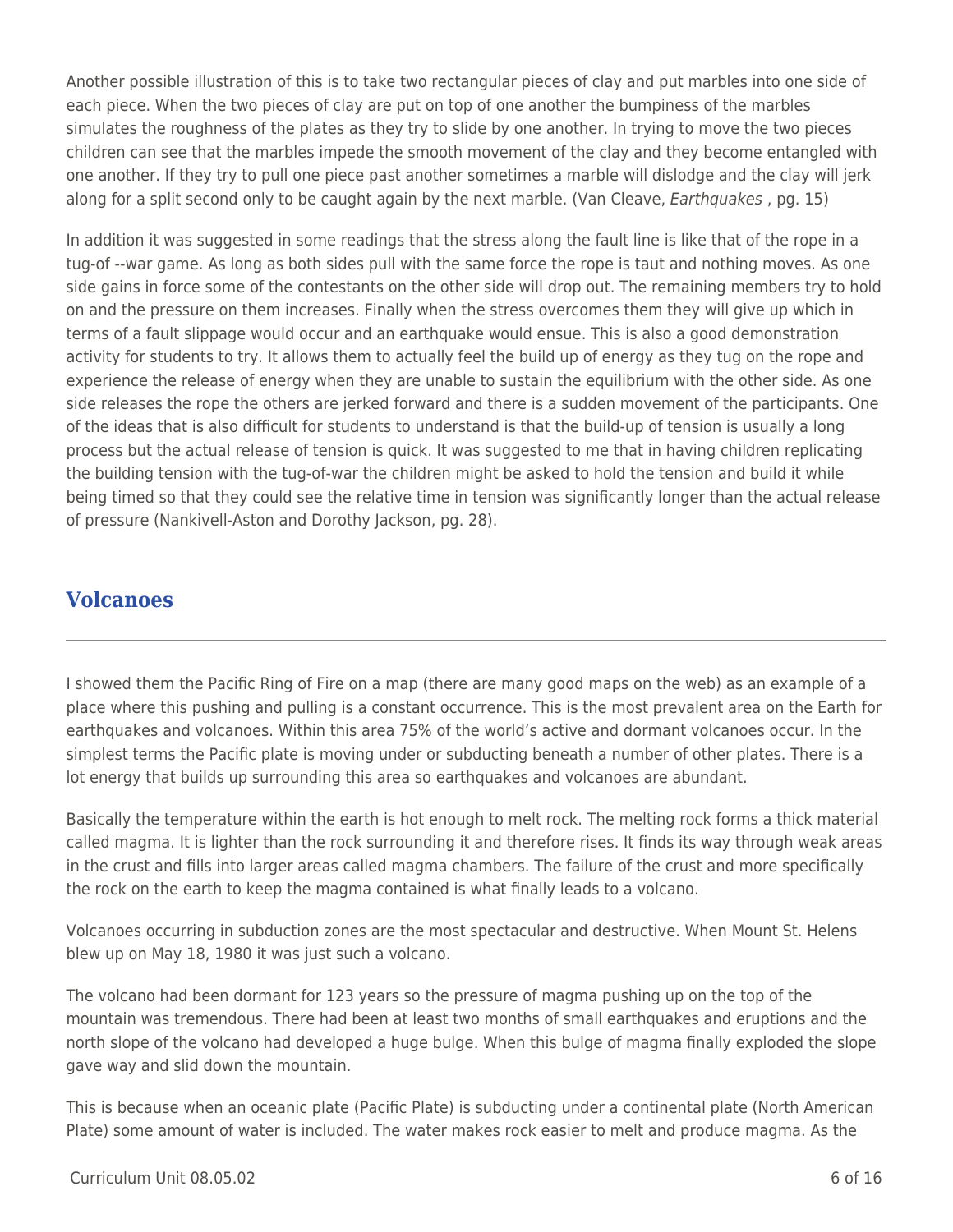subducting plate dives underneath the pressure builds as the magma tries to find its way up to the surface. The magma formed at subduction zones is also thicker and it takes more strength for the magma to push its way up. It tends to build up in what is called a magma chamber. When the strength of the magma becomes greater than the rock surrounding it the rock breaks. The magma will burst through and the volcano will erupt. Once again it is important to remember that the rock is very strong and the pressure needed to break it is tremendous - so the resulting blast is extremely violent.

The material in this kind of violent explosion includes hot rock fragments which are called pyroclastics, meaning fire fragments. The pieces of rock can range in size from bocks as big as houses to powdery dust that finds its way into the atmosphere and circles the earth. Pyroclastic flows of material move extremely fast and devastate whatever they come in contact with. This is what happened on Mt. St. Helens.

There is another type of extremely violent volcanic occurrence which is somewhat rare called the Caldera or "bathtub" volcano. It is said that these are the nastiest, deadliest volcanoes with eruptions that can have the power of many nuclear explosions and have the potential to leave parts of the earth dark and can effect global climate change. Technically speaking Calderas volcanoes are ones in which the crater is more than one mile wide. This usually occurs because so much magma is blown out of the magma chamber that the top of the volcano collapses in upon the magma chamber itself. Once again the magma chamber which in other volcanoes would be still full enough to support the volcanic structure above now is weakened by its loss of magma. The weight of the top of the volcano causes it to tumble down. There has not been a recent eruption of a caldera volcano since Tambora in 1815 and Krakatoa in 1886. The most famous calderas in North America are Yellowstone, Crater Lake, and Long Valley.

What happened on Mt. St. Helens can be likened to the popping of a balloon where the gradual buildup of pressure is released in a sudden event or "pop". Through a demonstration that was originally meant to show the development of calderas can also illustrate what happened at Mt St Helens and the sudden popping of the pressure balloon. This demonstration is made by getting a cardboard box, a length of plastic tubing, a balloon (preferably red), and some flour (www.thenakedscientists.com).

- 1. Line the box with newspaper.
- 2. Stick the tubing through he bottom of the box and through the newspaper.
- 3. Attach the balloon to the tubing and inflate the balloon a few inches.
- 4. Clamp or tape off the tubing so that the balloon does not deflate.

5. Cover the balloon with flour and shape it into a volcano. Note that the pressure of the gas in the balloon is holding up the top of the volcano.

6. Release the clamp on the tubing and you will see the balloon deflating which simulates the emptying of the magma chamber. The pressure of flour forming the top of the volcano is now too great and it collapses forming a caldera.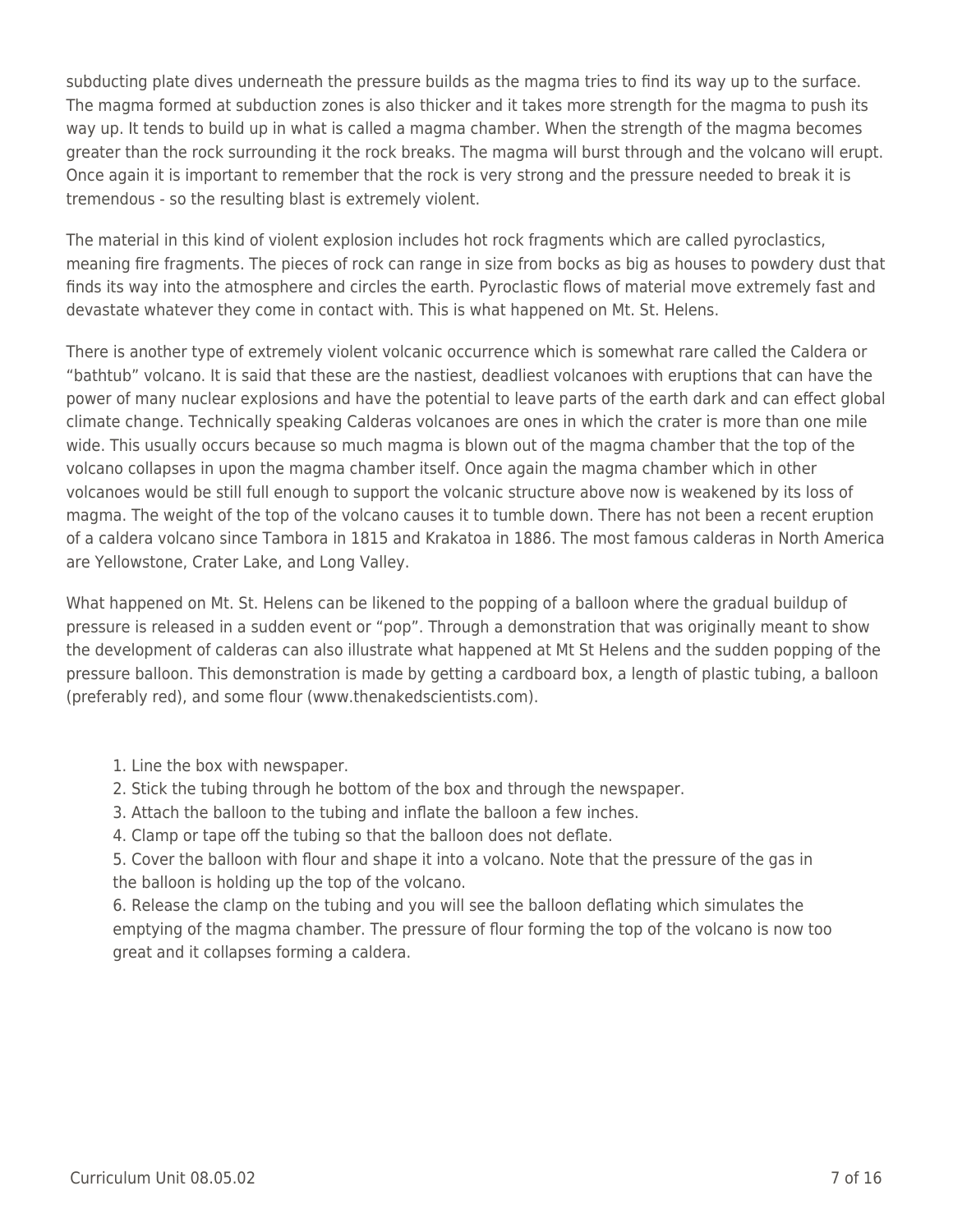## **Curriculum Extensions and a Final Project**

As part of the unit students would be taught the basic principles of the scientific method and it would be used as a basic way for students to observe and carry out class experiments or demonstrations. I intend to have students keep a science journal in which they would record the demonstrations; experiments; and activities they do. They would also be asked to draw diagrams; label them and explain what happened and why.

Writing will be included through analysis of some first hand accounts that are available from Pliny's recollection of the disaster at Pompeii; to first hand accounts of the San Francisco earthquake, and other occurrences (see lesson plans). If possible students will read and/or be read either of both of Mary Pope Osborne's Magic Tree House books Earthquake in the Early Morning or Vacation under the Volcano. In each story the main characters Jack and Annie are transported back in time to San Francisco prior to the earthquake and Pompeii before Mt. Vesuvius blew. The stories are entertaining and present aspects of life in those historical times s well as information about what happened.

There are also a variety of picture of volcanoes, and earthquakes from the beauty of Mount Saint Helens to the aftermath of the San Francisco earthquake which could spark some creative writing/oral language discussions with students at all levels including special needs children and English as a second language students (see lesson plans).

For a final project I wanted students to produce a report and have some kind of tangible model or project. While working with my students I realized that they needed more specific direction so I decided that since their main interest seemed to lie in earthquakes and volcanoes that each one of them would be given the opportunity to find out about a famous volcano or earthquake. I put together a list of possible subjects and spent some time reviewing each one and giving some highlights of what happened. Students then chose their topics. One boy chose the Mexico City earthquake of 1985 because his dad comes from Mexico. Another child who is a baseball fan chose the World Series Earthquake of 1989 which occurred during the World Series in California. A little girl chose Mauna Loa because her mom has always wanted to go to Hawaii.

Students had to research their specific disaster and answer a series of questions that I provided to help them. They were given a set of rubrics for their report and for the oral presentation. They also looked up their volcano/ earthquake on line. They had to use two sources one of which they found on the Internet. They also filled in a map showing the location of the disaster. Using the map we have of the plates students were able to see how the movement of particular plates had caused the natural disaster they were researching.

Most made models or posters of their disaster. Some showed what their city looked like before and after the disaster. Another student showed how better construction techniques could have saved lives in the earthquake he was researching.

The students read their reports and explained their findings to their classmates. Other students and teachers viewed the projects and questioned the students about what they had learned as part of the end of the year celebration. In all the parts of the unit that were tried with students their enthusiasm and interest remained high. If anything, I found that there was the continuing necessity to simplify and provide actual hands on experience for students in order for them to understand with any sense of clarity what the unit was trying to accomplish. I hope that what is here will make a start but teaching itself remains a dynamic endeavor and this document will only serve as a crude beginning.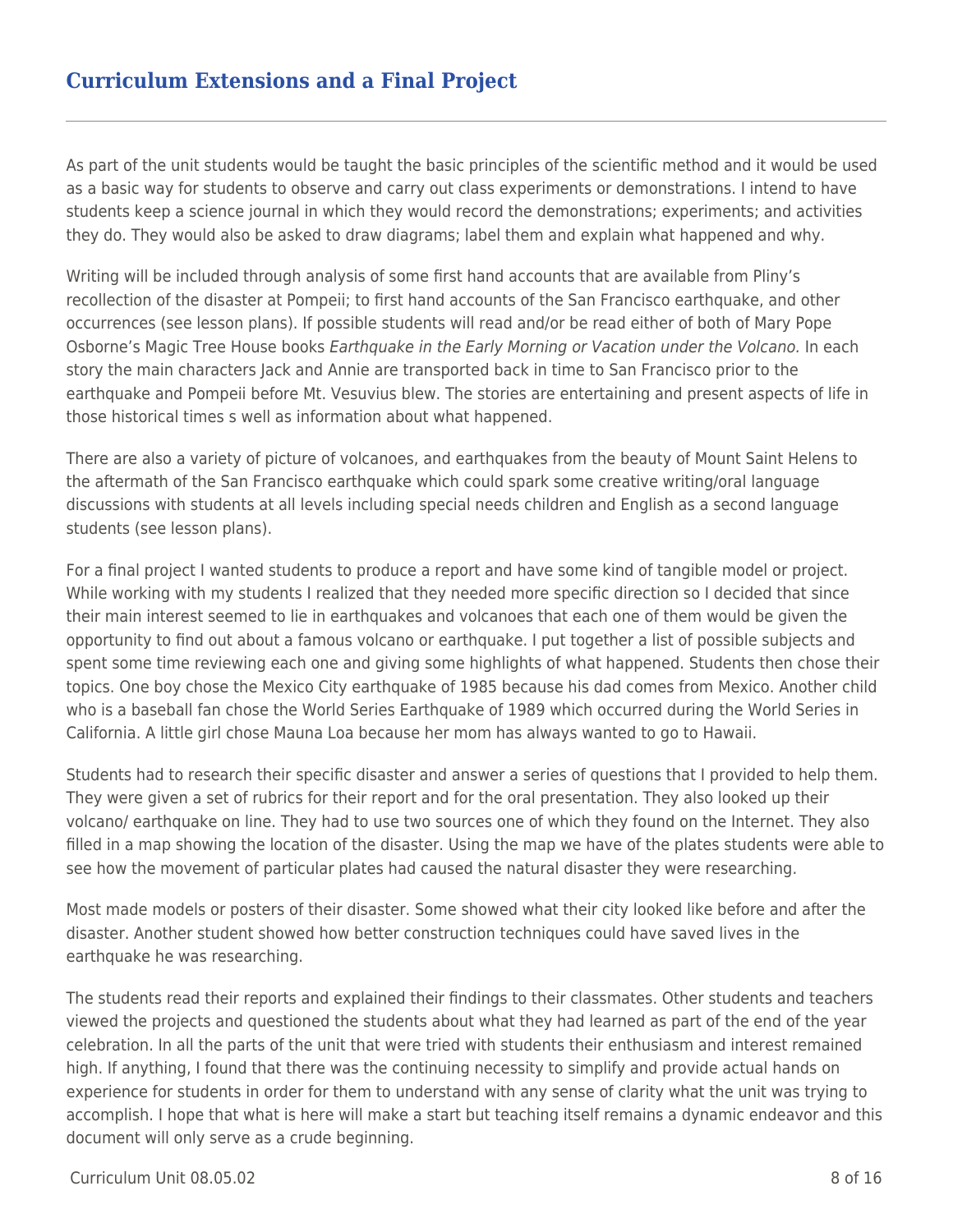### Subject: Science

Objective: Students will understand that a landslide occurs when the stability of a pile of dirt (angle of repose) is overwhelmed. By using various materials students can also understand how the addition of various materials can change the surface of the earth resulting in a landslide.

Materials: a piece of wood about 1/2 meters in length and 30cm wide, meter stick, block or brick, dirt, pebbles, small sticks, water, books on which to rest the board, pencil, chart to record information

### Procedure:

Note that students should have science notebooks and/or graphic organizer to help record their observations. They should record what they do and see in words and illustrations.

1. Place the board at a small angle and rest the block upon it. Students should see that the block is at its "angle of repose" because it is stable and not moving.

2. Slowly raise the angle of the board and let students see that as the angle increases the block begins to move as the static friction is overcome. Students should measure the height at which the block moves.

3. Now put the board down at a low angle again and put a small amount of dirt on the board. The dirt will stay in place again showing that it is stable.

4. If you begin to slowly add more dirt to the pile it will eventually fall over and begin to cascade down the slope.

5. Clear the board and set it up again with a small amount of dirt. Slowly lift the board up increasing the angle of the slope. At some point the "angle of repose" will be overcome and the pile will slide.

6. Have students discuss their observations and conclusions about what starts an avalanche.

Extension: Repeat the demonstration using just pebbles. Then add pebbles to the dirt, small sticks, and finally water.

Have students research ways to stop avalanches and what safety precautions are recommended.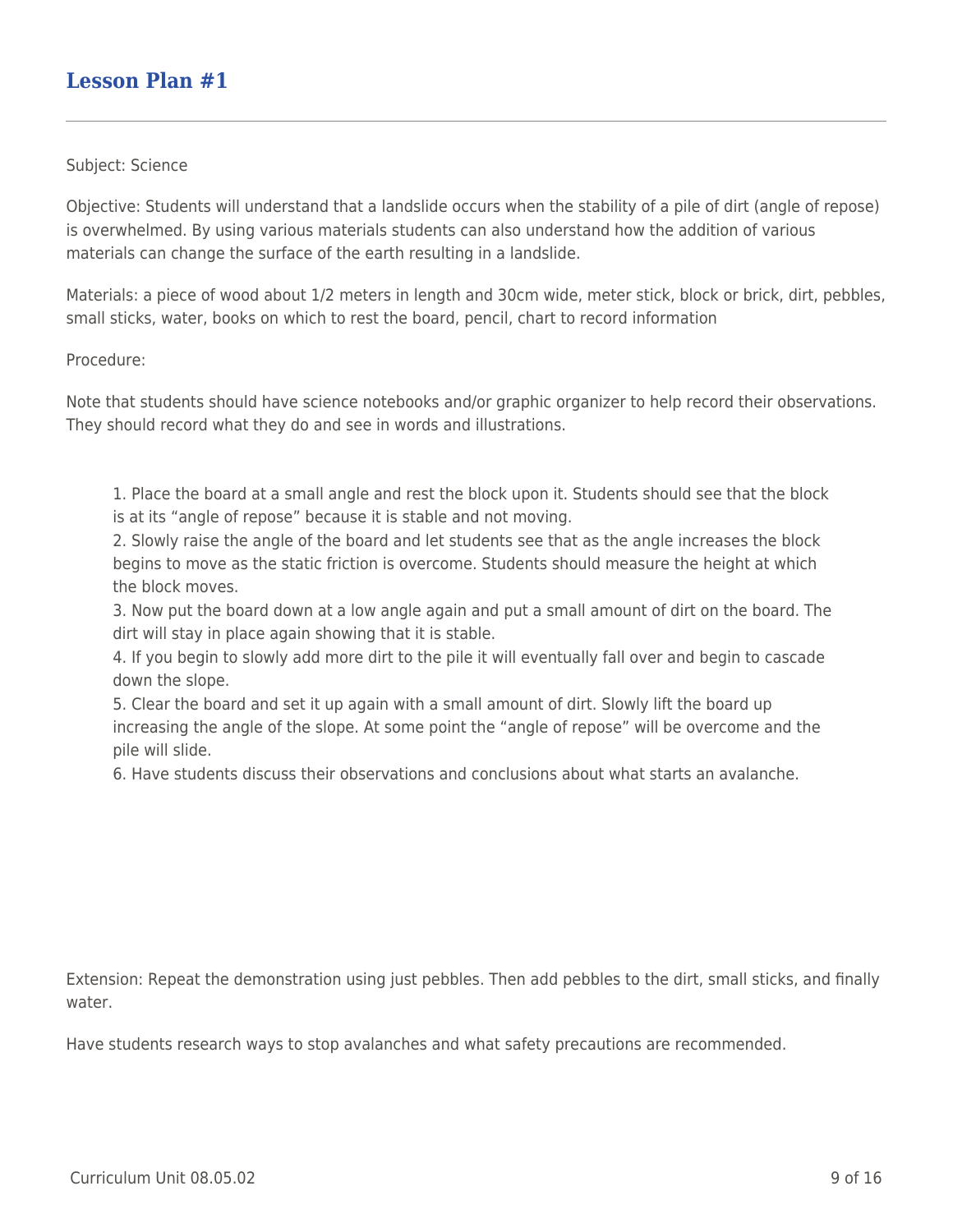Subject: Writing

Objective: Students will write a personal narrative about what they would take with them if they were fleeing a disaster.

Materials: pictures from the San Francisco Earthquake, paper, pencils. There are quite a few websites dedicated to the 1906 San Francisco Earthquake including: 1906 San Francisco Earthquake Photos (www.sfmuseum.org/1906/photos.html); The Great Quake: 1906-2006 ( www.sfgate.com/greatquake/), and the San Francisco Library Historical Photograph Collection (www.sfpl.lib.ca.us/librarylocations/sfhistory/equake-browse.htm)

Procedure:

1. Students will view a number of photos of the San Francisco Earthquake especially those featuring people fleeing the city and living in encampments. People had to make quick decisions about what belongings they could take with them. In a general way students might be asked to list things they think people would chose to take. Possible choices might range from pieces of furniture, to articles of clothing, jewelry, toys, photographs, etc.

2. Students will be asked to make a personal connection to the people in the photos and try to figure out what important things they would take (not including pets). It might help students to focus on what is really important to them if they are limited to three items.

3. After viewing pictures and discussing the difficult choices people would have to make (some things would be too large to move) students would then be encouraged to write what they would take and why they chose those items. They might also write about the next thing they would have taken but had to leave behind.

4. Students will share their writing with others.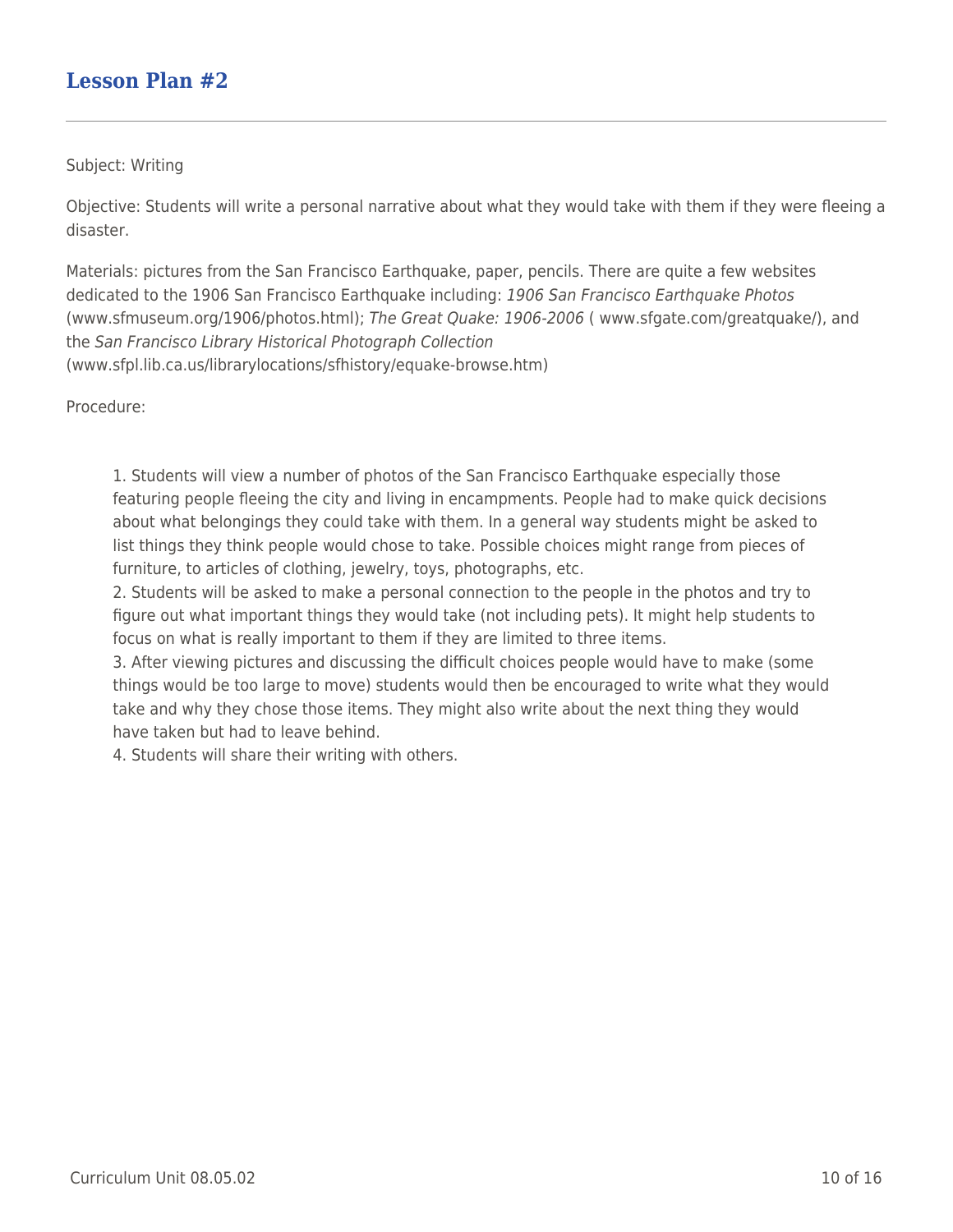### Subject: Writing/Science

Objective: Students will research safety procedures that should be followed in case of an earthquake, or volcano, or landslide.

Materials: Students may use books and/or websites to find suggestions for safety precautions. Suggestions include: FEMA: Get Disaster Information (http://www.fema.gov/index.shtm); Earthquake Safety Precautions-Love To Know Safety (www.safety.lovetoknow.com/Earthquake Safety Precautions); Volcano Precautions (http://www.statefarm.com/learning/be\_safe/work/work/work.asp), and American Red Cross Mount Rainier Chapter (http://www.rainier-redcross.org/New\_web/PROGRAMS/RedCrossVolcanoPreparednessInfo.pdf)

Procedure:

1. Students will research agencies that provide help to disaster victims such as FEMA, the Red Cross, United Way, Children's Disaster Services, UNICEF, World Health Organization, and the Humane Society of the United States are just a few of the agencies that offer assistance. 2. Students will research safety precautions that should be followed before, during, and after a landslide, earthquake and/or volcano.

3. Students will review and act out safety procedures.

4. Students will work in small groups to prepare signs and posters telling other students about one of the safety steps they learned about and why it is important.

5. Students will prepare a disaster plan for their families (see FEMA for Kids website for ideas) and make a list of things they would place in a disaster supply kit.

6. Students will share their posters and signs with other students and classmates.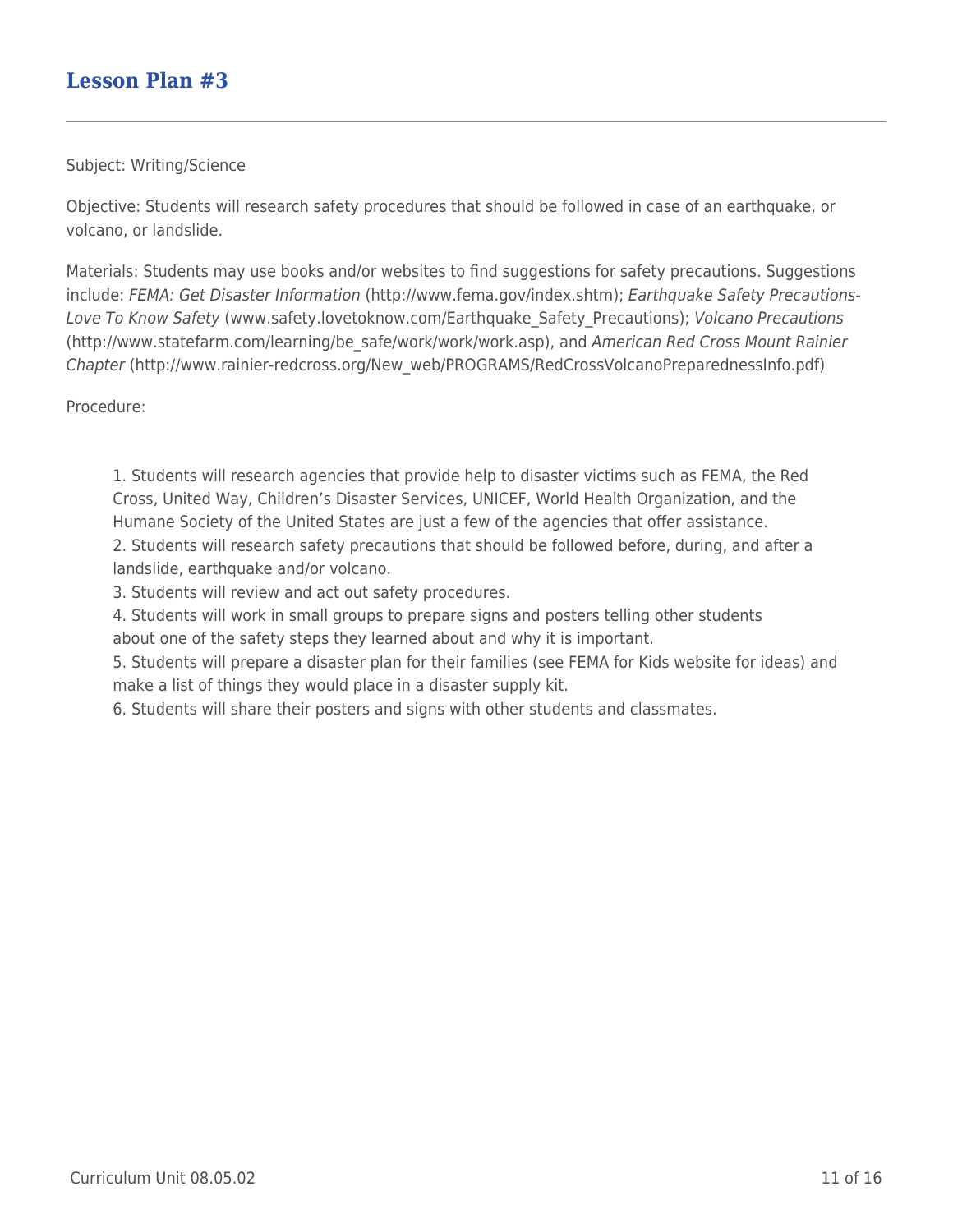### Subject: Writing

Objective: Students will write journal entry imagining their experience in a disaster- landslide, earthquake, or volcano.

Materials: First hand accounts of people who survived disaster such as those that can be found at The Virtual Museum of the City of San Francisco: Eyewitness Accounts (www.sfmuseum.org/1906/ew.html). They include accounts from the writer Jack London to opera singer Enrico Caruso, as well as, a member of the fire department, a Naval officer describing rescue operation in the harbor, and a couple of doctors describing emergency services. These accounts should be read and discussed with students along with viewing some of the numerous photos that exist of the aftermath of the San Francisco Earthquake.

There is also the famous account of the explosion of the volcano at Vesuvius by Pliny the Younger to his friend, the Roman historian Tacitus. Discovery channel video has a recreation of the explosion and Pliny's letter in which he tells of the death of his uncle Pliny the Elder

(www.dsc.discovery.com/convergence/pompeii/pliny/video.html). Either or both of these would help to bring the human toll of these disasters home to students. Of course teachers will have to read and monitor if they feel that any of the accounts are too graphic or inappropriate for their students.

Procedure:

1. Students will view photos and drawings of disasters such as the San Francisco Earthquake or the explosion of Vesuvius and its effects on Pompeii.

2. Students will try to make a connection to a time when they were caught in a strong storm or other potentially dangerous situation.

3. The teacher will help students brain storm a list of describing words they could use in telling about their experience.

4. Students will be asked to use what they felt along with what they saw in the photos to help them write a letter or journal entry to a friend or family member describing their experience and how they felt.

5. Students will be given a rubric in which they have to use vivid language and at least one comparison.

6. Students will share their writings with one another. The class will use copies of the rubric to grade classmates writing.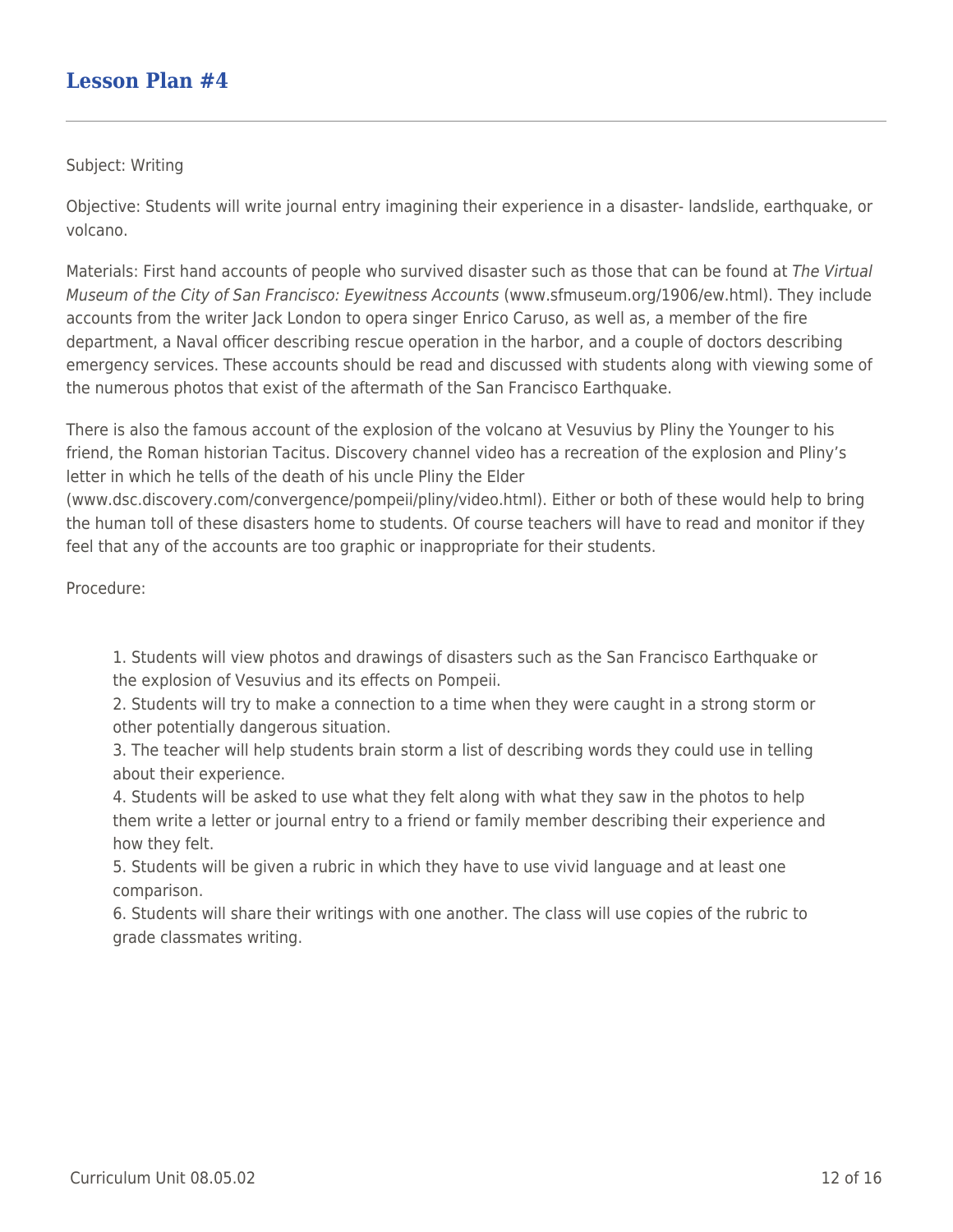### Subject: Science/Art

Objective: Students will make a working model of a volcano.

This is one way to make model of a working volcano. There are directions for many volcano models on the web and it is worth looking at different ones and if practical letting students chose which they prefer. There are simple clay models and more elaborate paper mache projects. This volcano requires salt dough, plastic soda bottle, baking pan, red food coloring, baking soda, and vinegar ( Build a Baking Soda Volcano , http://chemistry.about.com/howtos/ht/buildavolcano.htm). It proved to be easy to make and to work with. It was safe to work with and students requested copies to use at home.

Procedure:

1. In order to do this particular model you first need some salt dough which is made from mixing six cups of flour, two cups of salt, four tablespoons of cooking oil, and two cups of water. Mix the ingredients until the dough is smooth and firm. Add more water if necessary.

2. Stand the bottle in the middle of the baking pan and model the dough around the bottle forming it into a volcano. Make sure that you do not cover the top of the bottle or drop any of the dough inside.

- 3. Fill the bottle most of the way with water and the red food coloring.
- 4. Then add six drops of the liquid detergent.
- 5. Add two tablespoons of baking soda.
- 6. Slowly pour in some vinegar and jump back quick.

The red lava flows down the side of the volcano because a chemical reaction between the baking soda and vinegar produces carbon dioxide gas which is also produced in a real volcano. The gas builds up and forces the lava out of the bottle (chamber) and down the sides of the volcano.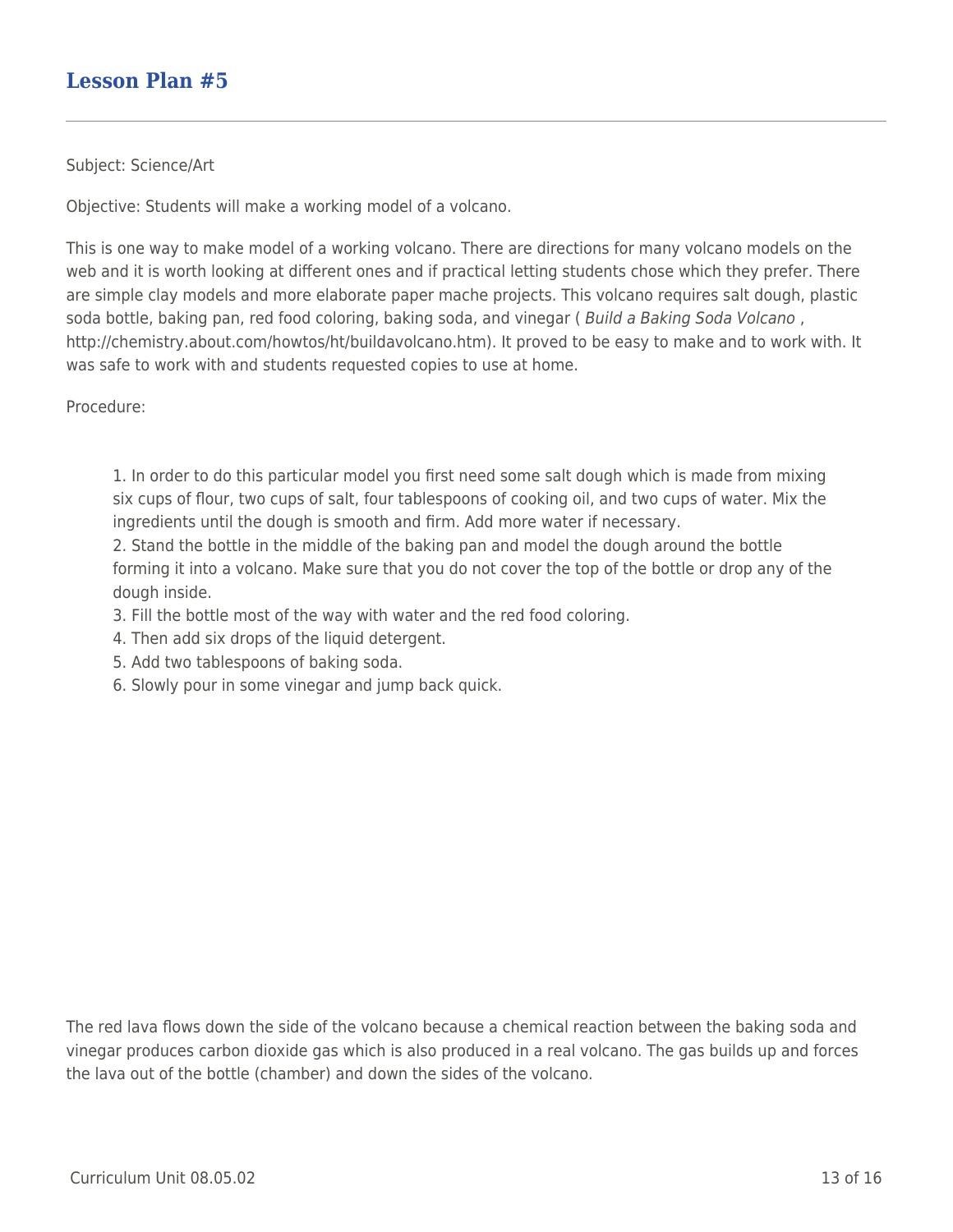## **Bibliography**

Abbott, Patrick L. 2006. Natural Disasters. New York: McGraw-Hill Publishers.

This book is a college text used in the teaching of natural disasters. It was the main text in a previous Yale Institute seminar of the same title. It has been a useful and practical reference during the writing of this unit.

Berger, Melvin. 1981. Disastrous Volcanoes. New York: Franklin Watts.

The book discusses the formation, types, and locations of volcanoes and describes the eruptions of Paricutin, Vesuvius, Krakatoa, Mount Pelee, and Mount St. Helens.

Blobaum, Cindy. 1999. Geology Rocks!: 50 Hand-on Activities to Explore the Earth. Charlotte, VT: Williamson Publishing.

This book provides 50 hands on experiments and demonstrations in geology and is an excellent resource.

Lauber, Patricia. 1986. Volcano: The Eruption and healing of Mount St. Helens. New

York: Bradbury Press.

This is an account of how and why Mount St. Helens erupted in May 1980 and the destruction it caused, as well as a discussion of the return of life to that area.

Levy, Matthys and Mario Salvadori. 1997. Earthquake Games: Earthquakes and

Volcanoes Explained by 32 Games and Experiments. New York: Simon & Schuster.

This book uses numerous activities and experiments to explain the forces and phenomena connected with earthquakes and volcanoes.

Nankivel-Aston, Sally and Dorothy Jackson. 2000. Science Experiments with Forces. New York: Franklin Watts Publishing.

This book explores properties of forces such as friction and gravity, through experiments using equipment that is readily available both in homes and schools.

Nicolson, Cynthia Pratt. 2002. Earthquake! . New York: Kids Can Press Ltd.

This book deals with the basic causes of earthquakes and tsunamis. It gives some ideas about survival skills and some experiments children can do to understand earthquakes.

O'Brien-Palmer, Michelle. 2002. How the Earth Works: 60 Fun Activities for Exploring Volcanoes, Fossils, Earthquakes, and More. Chicago: Chicago Review Press, Inc. This book is a bout the ever-changing Earth. It explores Earth's structure; fossils, rocks, and minerals; crystals, and gems; as well as Earthquakes and volcanoes.

Osborne, Mary Pope. 2001. Magic Tree House # 13: Vacation Under the Volcano. New York: Random House. The magic tree House takes Jack and Annie to Pompeii during roman times, on the very day Mount Vesuvius erupts.

Magic Tree House Research Guide: Ancient Rome and Pompeii. New York: Random house. A nonfiction companion to Vacation Under the Volcano, which includes information about Ancient Rome and Pompeii, and daily life and culture.

Curriculum Unit 08.05.02 14 of 16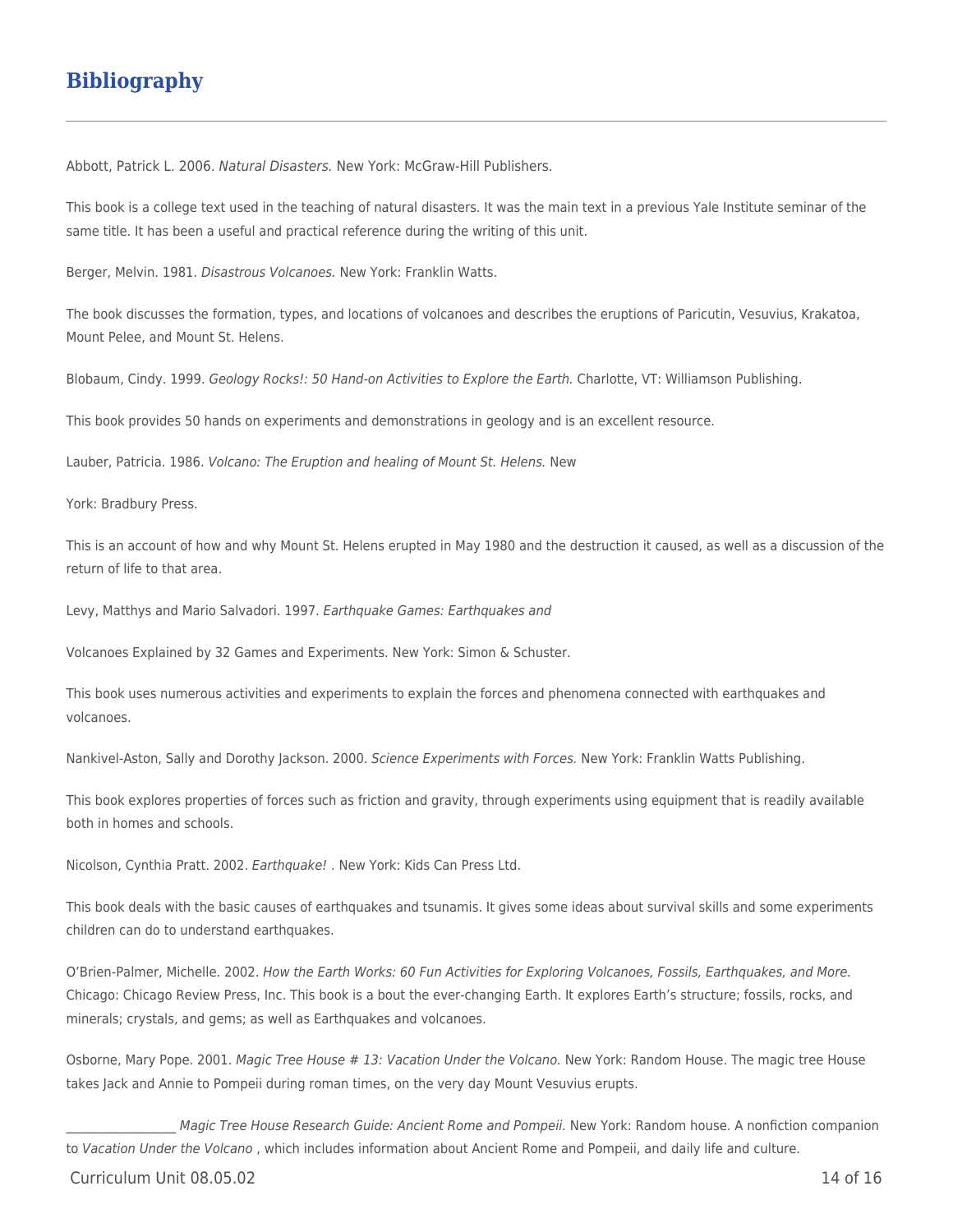Magic Tree House #24: Earthquake in the Early Morning. New York: Random House. The magic tree house takes Jack and Annie to San Francisco in 1906, in time for them to experience one of the biggest earthquakes the United States had ever known.

Patent, Dorothy. 2000. Shaping the Earth. New York: Clarion Books.

Richards, Julie. 2001. Quivering Quakes. Broomall, PA: Chelsea House Publishers.

This book covers the development of earthquakes, where they happen, and the damage they can do, as well as how earthquakes are measured and how people can protect themselves.

Thompson, Luke. 2000. N atural Disasters: Earthquakes. New York: Children's Press a Division of Grolier Publishing.

This book explains why earthquakes occur and describes the technology used to study them, the damage they inflict, and some of the more famous earthquakes in history.

Trueit, Trudi Strain. 2003. Volcanoes. New York: Franklin Watts.

This book discusses the formation and characteristics of volcanoes, the causes and effects of their eruption, and describes specific volcanic eruptions such as that of Mount St. Helens in 1980.

VanCleave, Janice. 1993. Earthquakes: Mind-boggling Experiments You Can Turn Into Science Fair Projects. New York: John Wiley & Sons, Inc.

This book features an array of experiments that could become science fair projects all dealing with different aspects of earthquakes.

1994. Volcanoes: Mind-Boggling Experiments You Can Turn Into

Science Fair Projects. New York: John Wiley & Sons, Inc. This book features and array of experiments that deal with different aspects of volcanology.

Van Rose, Susanna. 2004. Eyewitness: Volcano & Earthquake. New York: DK Publishing, Inc.

This book covers a broad spectrum of topics from the unstable earth to plate tectonics, the spreading sea floor and some of the famous eruptions, earthquakes and landslides. There are plenty of illustrations and photos.

Webster, Christine. 2004. Natural Wonders: Mauna Loa. New York. Weigl Publishers Inc.

This book talks about the causes of earthquakes and how they develop. It talks about the specific history of Mauna Loa and life there.

### **Web Sites**

#### http://www.usgs.gov

This is the web site for the United States Geological Survey and is one of the best web sites to look for information on landslides, earthquakes, volcanoes, and other disasters.

www.enchantedlearning.com/subjects/astronomy/planets/earth/Continents.shtm/

Curriculum Unit 08.05.02 15 of 16